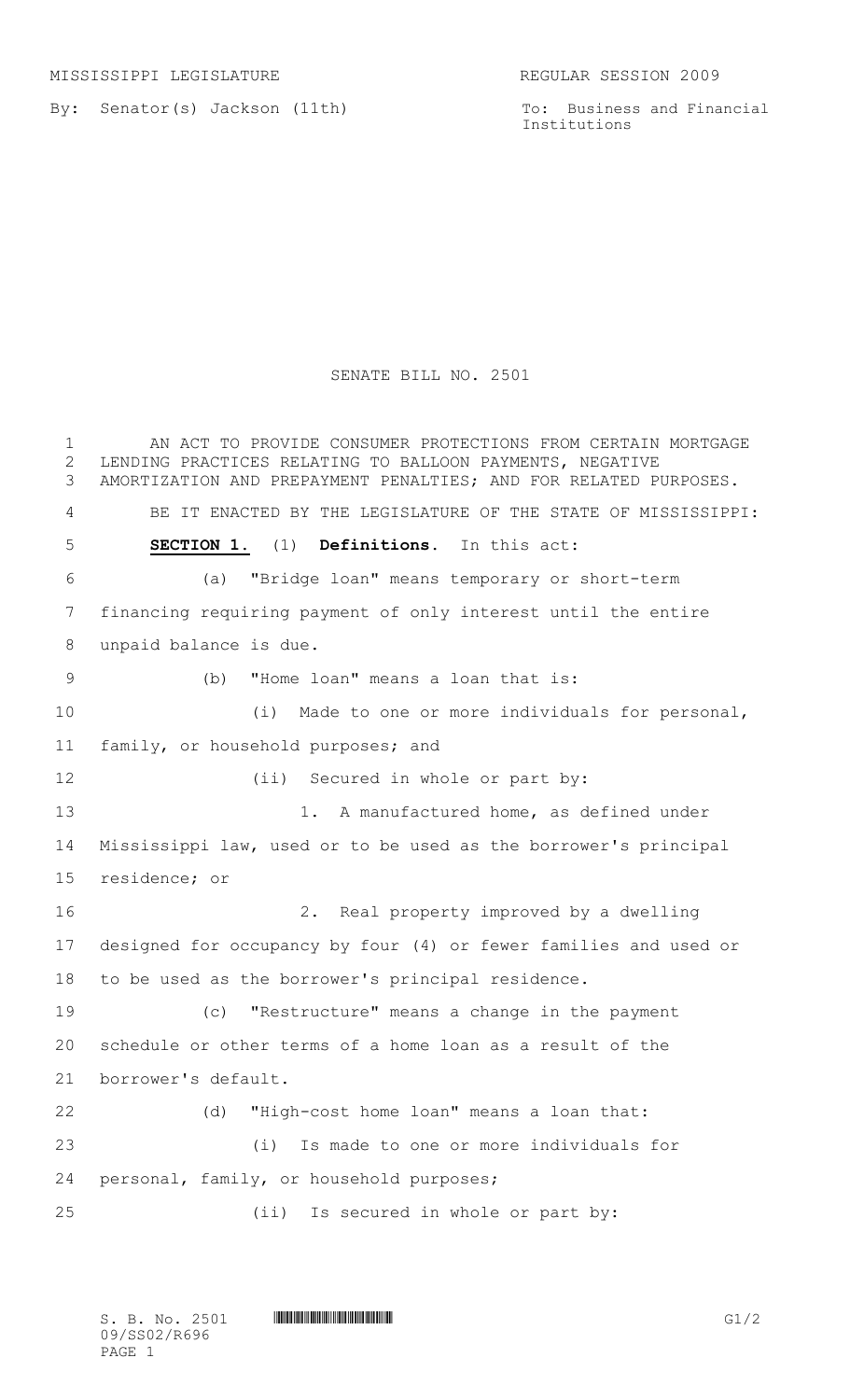$S. B. No. 2501$  . The set of  $\sim$  2501 and  $\sim$  500  $\mu$  and  $\sim$  500  $\mu$  and  $\sim$  500  $\mu$  and  $\sim$  500  $\mu$  500  $\mu$  500  $\mu$  500  $\mu$  500  $\mu$  500  $\mu$  500  $\mu$  500  $\mu$  500  $\mu$  500  $\mu$  500  $\mu$  500  $\mu$  500  $\mu$  500 09/SS02/R696 1. A manufactured home as defined under Mississippi law, used or to be used as the borrower's principal residence; or 2. Real property improved by a dwelling designed for occupancy by four (4) or fewer families and used or to be used as the borrower's principal residence; (iii) Has a principal amount equal to or less than one-half (1/2) of the maximum conventional loan amount for first mortgages as established and adjusted by the Federal National Mortgage Association; (iv) Is not: 1. A reverse mortgage; or 2. An open-end account. (v) Is a credit transaction described by 12 CFR, Section 226.32, as amended, except that the term includes a residential mortgage transaction, as defined by 12 CFR, Section 226.2, as amended, if the total loan amount is Twenty Thousand Dollars (\$20,000.00) or more and: 44 1. The annual percentage rate exceeds the rate indicated in 12 CFR, Section 226.32(a)(1)(i), as amended; or 2. The total points and fees payable by the consumer at or before loan closing will exceed the amount indicated in 12 CFR, Section 226.32(a)(1)(ii), as amended. (e) "Points and fees" has the meaning assigned by 12 CFR, Section 226.32(b), as amended. (2) **Applicability.** This act does not apply to: (a) A reverse mortgage; or (b) An open-end account. (3) **Limitations.** (a) Balloon payment. A high-cost home loan may not contain a provision for a scheduled payment that is more than twice as large as the average of earlier scheduled monthly payments, unless the balloon payment becomes due not less than sixty (60) months after the date of the loan. This

PAGE 2